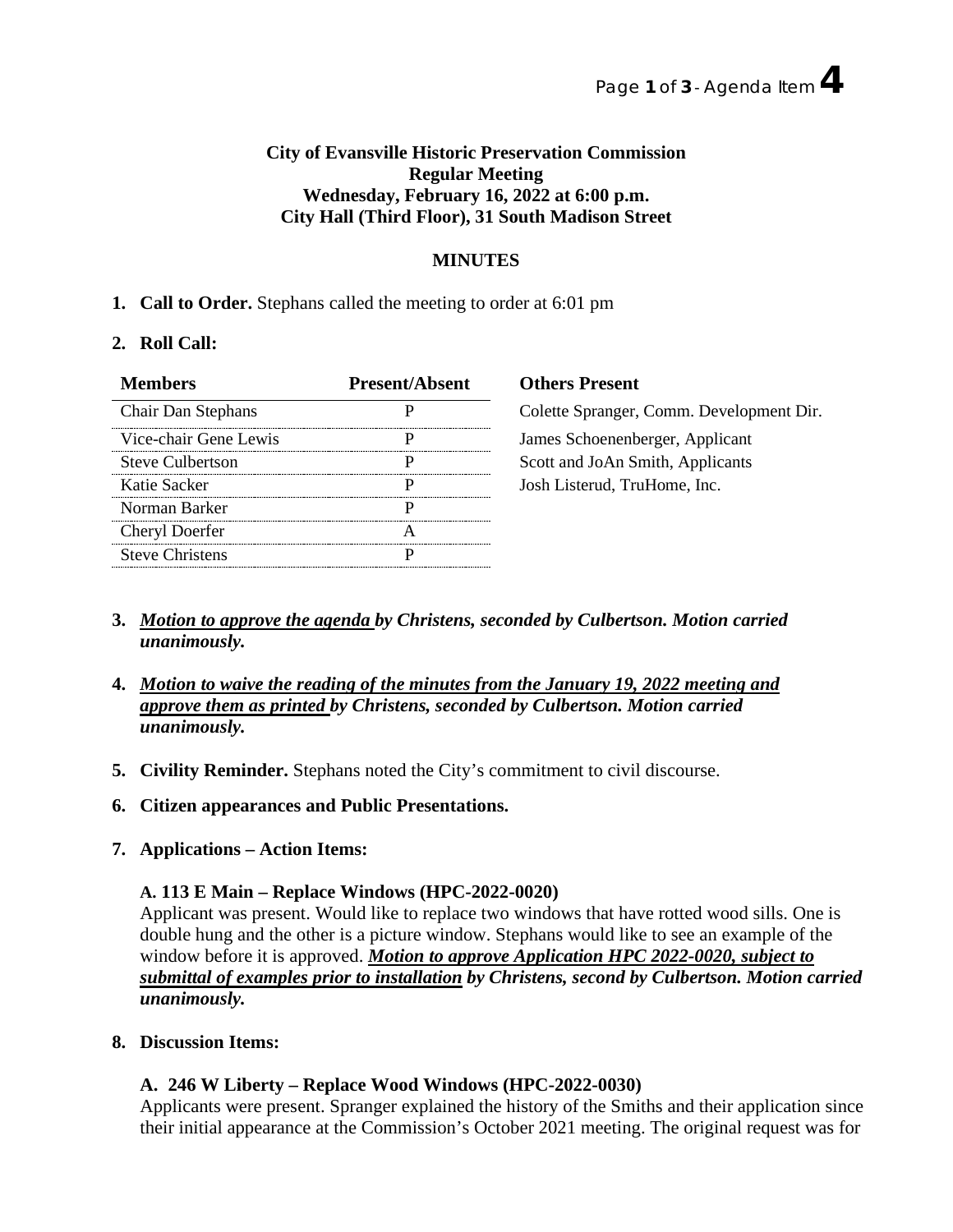repairs to a roof, a back door, and replacing their 246 Liberty Street home's original wooden windows with vinyl windows. The Historic Preservation Commission approved the repairs to the roof and back door, but denied their request for vinyl windows, citing the City's standards for preserving original wood windows. Some of the windows have some unique stained glass features. The Historic Preservation Commission directed them to come back with a separate application for preserving the wood windows.

At the same time, the City has been slowly transitioning to an online permitting system, called iWorq. For Historic Preservation Commission applications, a building permit gets issued after Historic Preservation Commission approval. The building permit card gets printed from the information City staff puts into iWorq, which reflects the paper applications the City has always used.

The issue with this particular application is that the initial request was for a roof, a back door, and windows. That summary of the application -- "roof, back door, and windows" -- was what was getting printed on the building card. The actual approval was only for roof and a back door, but this wasn't reflected on the building permit card. The Smiths received a signed building permit card stating approval for roof, back door, and windows. Understandably, though confused, they assumed this gave them permission to proceed with their plan for vinyl windows. They ordered the windows, and came back to the Historic Preservation Commission with an application to replace the windows, noting they'd been given permission via the building permit card.

Commission members agreed that they weren't at fault or at risk of penalty/citation for ordering the windows, as they have received a signed building permit from the City. Unknowingly, the City issued a permit against the verdict of the Historic Preservation Commission.

*Motion to acknowledge the City issued a building permit for a window replacement that was not appropriate and not compliant with the Certificate of Appropriateness approved by the Historic Preservation Commission in October 2021, and the Commission acknowledges non-appropriate windows will be installed at 246 Liberty Street, with the expectation that the applicants mitigate the loss of the original windows by preserving the stained glass portions of the windows that have them by Stephans. seconded by Sacker. Motion carried 5-0 with Lewis abstaining.*

## **B. Historic Home Obligations**

Ongoing discussion by Commission members regarding how to better educate and prepare homeowners in the Historic District from what to expect during the renovation process to how to best prepare applicants for submitting their plans to the SHPO in order to qualify for state and federal tax credits. Stephens listed appropriate reference materials for rehabilitation standards, including the "Trust for Historic Preservation, Madison Trust for Historic Preservation, and technical briefs from the National Park Service on a wide variety of topics. Sacker expressed a desire for clearer example materials of what the applicant intends to approve, noting that the photos submitted sometimes leave out parts of the whole or are otherwise incomplete. Group discussion continued on whether or not a city statute with financial penalties for failure to maintain structures would prevent demolition by neglect. Christens noted that the property for 20 Mill Street was on the market, and expressed concern that a potential buyer would not be aware of the limitations imposed on the structure. Prior owners of that property have attempted to seek demolition approval from the Commission and have been denied. Spranger noted that she would